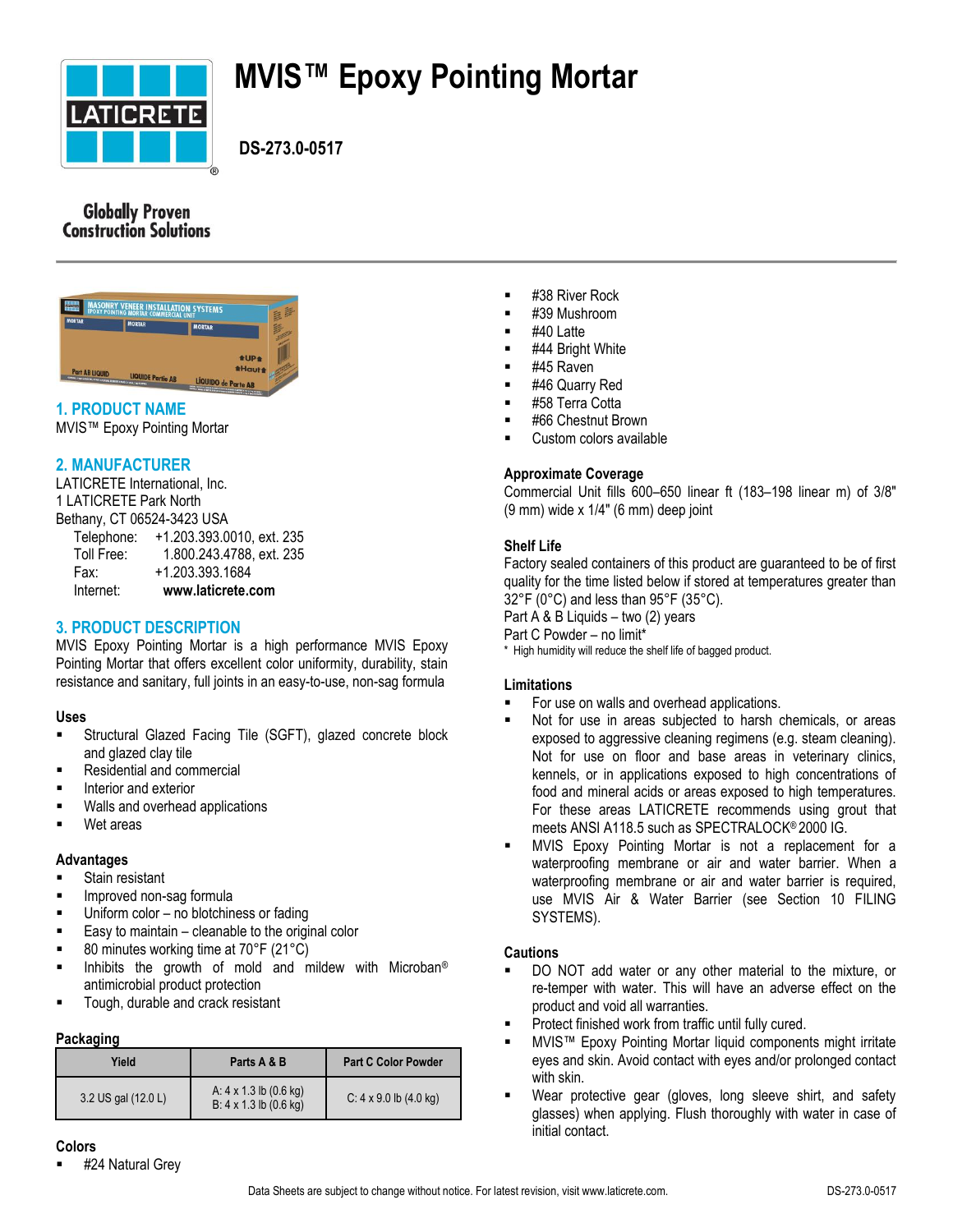- DO NOT ingest internally. Silica sand may cause cancer or serious lung problems. Avoid breathing dust. Wear a respirator or dust mask. See MSDS for more information.
- Protect from freezing.
- Light colors may darken and dark colors may fade slightly from direct UV exposure in exterior applications. Consult with LATICRETE Technical Services for specific exterior recommendations.
- Maximum stain protection is achieved in seven days at 70°F (21°C). Protect from exposure to acids and strong cleaners during this period. Protect MVIS Epoxy Pointing Mortar from dirt, construction debris, and contamination for 7 days @ 70°F (21°C).
- MVIS Epoxy Pointing Mortar is a sanded product. Use of sanded pointing mortars in joints <1/8" (3 mm) will result in a coarser surface compared to surfaces in wider joints.
- Some soft polished marble or delicate glazed or glass tile might be scratched by MVIS Epoxy Pointing Mortar during installation. Apply a small test area to determine results before grouting entire installation.
- Epoxy resins may affect the color of white or porous stones (such as White Carrara, Thasos White, Royal Danby etc.).
- Test stones for compatability with water and cleaning additive mixture.
- Keep out of reach of children.

#### **4. TECHNICAL DATA VOC/LEED Product Information**



This product has been certified for Low Chemical Emissions (ULCOM/GG UL2818) under the UL GREENGUARD Certification Program For Chemical Emissions For Building Materials, Finishes and Furnishings (UL 2818 Standard) by UL Environment.

Total VOC Content pounds/gallon (grams/liter) of product in unused form is 0.00026 lb/gal (0.031 g/ℓ).

#### **Applicable Standard**

ANSI A118.3 tested with 1244 Bright White

#### **Physical Properties**

| <b>Test/Test Method</b> | <b>Results</b><br><b>Description</b> |                                             |
|-------------------------|--------------------------------------|---------------------------------------------|
| ANSI A118.3 E5.1        | <b>Water Cleanability</b>            | Water Cleanable at 80<br><b>Minutes</b>     |
| ANSI A118.3 E5.2        | Initial Set Service Strength         | $>$ 2 hours $<$ 24 hours                    |
| ANSI A118.3 E5.3        | Shrinkage                            | 0.10%                                       |
| ANSI A118.3 E5.4        | Vertical Joint Sag                   | Pass                                        |
| ANSI A118.3 E5.5        | Quarry/Quarry Bond Strength          | 1000-1050 psi (Tile Failure)<br>6.9-7.2 MPa |
| ANSI A118.3 E5.6        | <b>Compressive Strength</b>          | 3500-3800 psi (7 days)<br>24.1-26.2 MPa     |
| ANSI A118.3 E5.7        | <b>Tensile Strength</b>              | 1100-1150 psi (7 days)<br>7.6-7.9 MPa       |
| ANSI A118.3 E5.8        | <b>Thermal Shock</b>                 | 820–900 psi 5.7–6.2 MPa                     |

#### **Chemical Resistance\* Chart**

| <b>Chemical Name</b>            | Splash<br><b>Exposure</b><br>$(30 \text{ min})$ | <b>Intermittent</b><br><b>Exposure</b><br>(24 hours) | <b>Continuous</b><br><b>Exposure</b><br>$(7 \text{ days})$ |
|---------------------------------|-------------------------------------------------|------------------------------------------------------|------------------------------------------------------------|
| 20% Sulfuric Acid               | R                                               | $R^*$                                                | NR <sup>*</sup>                                            |
| 5% Lactic Acid (Milk)           | R                                               | R                                                    | R                                                          |
| 50% Tannic Acid                 | R                                               | $\mathsf{R}$                                         | R                                                          |
| 50% Tartaric Acid               | R                                               | R                                                    | R                                                          |
| 10% Oxalic Acid                 | R                                               | R                                                    | R                                                          |
| 5% Acetic Acid (Vinegar)        | R                                               | $\mathsf{R}$                                         | R                                                          |
| 5% Benzoic Acid                 | R                                               | R                                                    | R                                                          |
| 3% Formic Acid                  | R                                               | R                                                    | <b>NR</b>                                                  |
| 5% Citric Acid (Gatorade Drink) | R                                               | R                                                    | R                                                          |
| 10% Potassium Permanganate      | $R^*$                                           | $R^*$                                                | $R^*$                                                      |
| 1% Potassium Permanganate       | $R^*$                                           | $R^*$                                                | $R^*$                                                      |
| 5% Sodium Hypochlorite (Bleach) | R                                               | R                                                    | <b>NR</b>                                                  |
| 45% KOH (Cascade)               | R                                               | R                                                    | R                                                          |
| <b>Distilled Water</b>          | R                                               | $\mathsf{R}$                                         | R                                                          |

#### **Chemical Resistance\*\* Chart**

| <b>Chemical Name</b>        | <b>Splash Exposure</b><br>$(30 \text{ min.})$ | Intermittent<br><b>Exposure</b><br>(24 hours) | <b>Continuous</b><br><b>Exposure</b><br>(7 days) |
|-----------------------------|-----------------------------------------------|-----------------------------------------------|--------------------------------------------------|
| <b>Mineral Water</b>        | R                                             | R                                             | R                                                |
| Sea Water                   | R                                             | R                                             | R                                                |
| Methanol                    | R                                             | <b>NR</b>                                     | <b>NR</b>                                        |
| 10% Ethanol<br>(wine, beer) | R                                             | R                                             | R                                                |
| 96% Ethanol (Spirit)        | R                                             | R.                                            | <b>NR</b>                                        |
| Isopropanol<br>(Windex)     | R                                             | R                                             | R                                                |
| <b>Mek</b>                  | R                                             | <b>NR</b>                                     | <b>NR</b>                                        |
| Chloroform                  | <b>NR</b>                                     | <b>NR</b>                                     | <b>NR</b>                                        |
| Methylene Chloride          | <b>NR</b>                                     | <b>NR</b>                                     | <b>NR</b>                                        |
| Toluene                     | R                                             | R.                                            | <b>NR</b>                                        |
| Xylene                      | R                                             | R                                             | R                                                |

\*\* Material will stain due to exposure to these items.

**R**=Recommended **NR**=Not Recommended. Chemical Resistance determined in accordance with ASTM C267

**NOTES TO SPECIFIER**: Use the constant exposure recommendations for intermittent exposure to reagents at temperatures above 90°F (32°C).